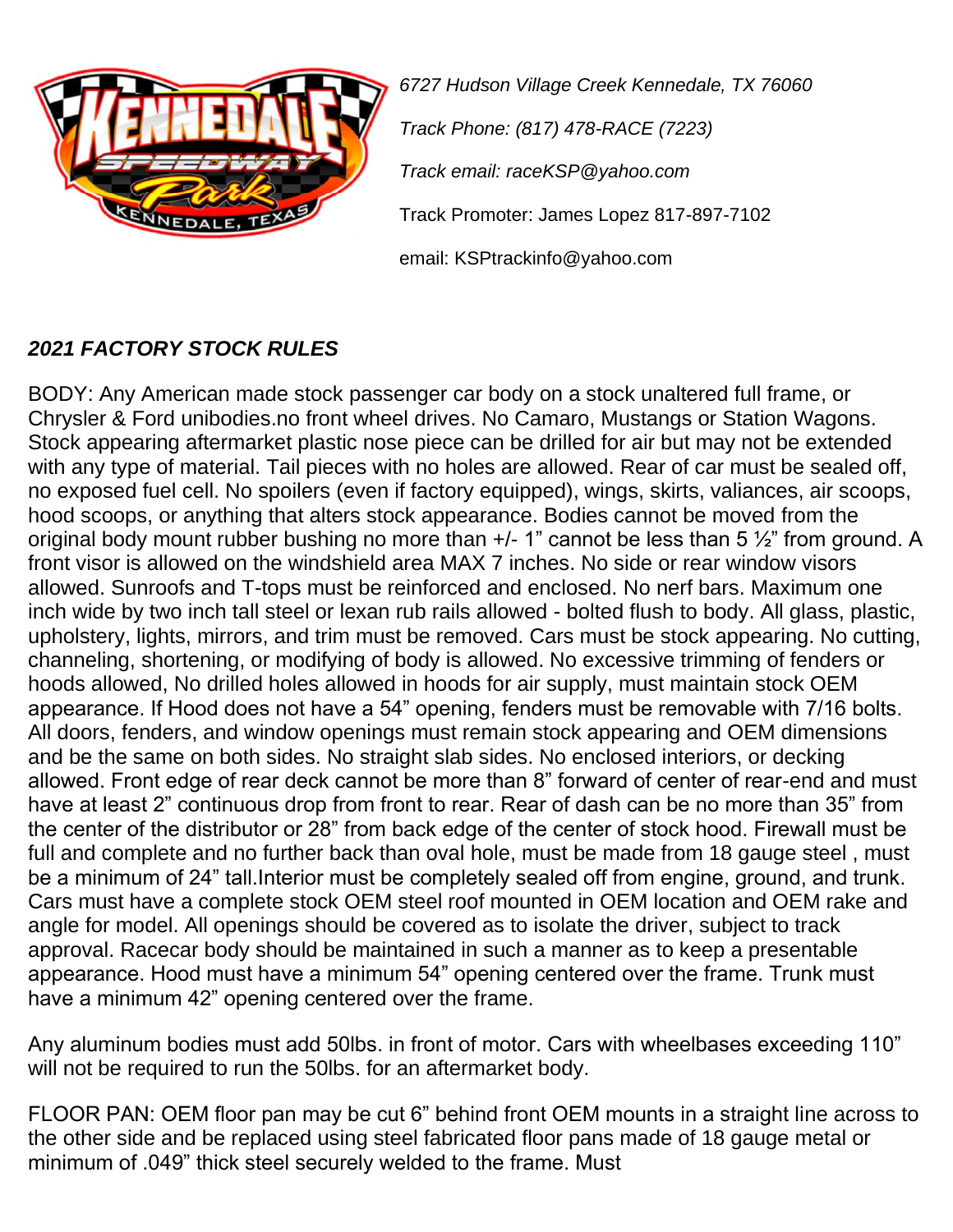remain flat, OEM appearing from frame rail to frame rail, no higher or lower than frame rail with the exception of a maximum tall 8" drive shaft tunnel and similar to OEM tunnel in size. Interior must be completely sealed off from engine, ground, and trunk. If you choose to fabricate the floor pan to the above specs, there will be a 10 lb weight penalty accessed in front of the motor. If you run a fabricated floor pan and fabricated body total weight required in front of the motor is 60lbs.

FRAME: Frame must be full and complete. Cannot be Widened, Narrowed, Shortened, Lengthened, or be Cut, Bent, or Altered to change Suspension Brackets. Rear of frame behind upper shock mounts may be replaced with round, square, or rectangular tubing. Cannot narrow right rear frame for tire clearance. No frame alterations allowed. All Bars forward of cage must be lower than the hood. May not be cut for tie rod clearance or oil pan clearance.

BUMPERS: Stock type rear bumper required or you may run a rear aftermarket bumper but must run an aftermarket rear cover.a fabricated front bumper may be used with the following conditions: cars with aftermarket nose pieces- the bumper may extend past frame rails for support and reinforcement. Must be behind nosepieces. Cars without nosepieces- the bumper may not extend past front frame horns. NO SHARP EDGES. Must have a minimum of 5/16th diameter chain welded to front and rear of car with the design so tow truck can attach to them, this will be a DQable item. Rear bumper must be covered by the tailpiece if the car has a tailpiece.

ROLL CAGE: Minimum four-point cage, minimum size 1  $\frac{1}{2}$  "O. D. by .095" wall thickness. Minimum three bars in driver's side door, and two bars on passenger side door (three bars if passenger in car). Four-point quick release seat belt and harness required for driver and passenger. Racing seats required. Must have window nets and firesuit for driver and passenger. Must have at least three bars in front of driver and passenger in windshield area. Window nets mandatory for both driver and passenger.

ENGINE: Must be stock for the make and model except no 400's or larger small or big blocks. Cast piston only, must use 4 equal valve relief flattop or dish pistons. OEM crankshaft onlycannot be lightened. No narrowing, bullnose, knife edge, undercut or drilling of second or third rod throws. OEM steel Connecting rods only must remain stock OEM length, pressed pins only, weight and shape. No lightening of any parts. Aftermarket water pump, mini starter, pulleys, harmonic balancer and oil pans okay. Aftermarket power-steering pumps okay and must be belt driven. Metric cars may run a 350. NO stroking or de-stroking. Engine height and setback must be in stock location +/- 1". GM metric frame center of fuel pump must be located a minimum of 1  $\frac{3}{4}$ " in front of unaltered cross member. Solid motor and transmission mounts okay. No full mid plates. Maximum cranking compression 175lbs. (ignition off, engine turned over 5 times). Oil pans must have at least 1" inspection hole with nothing inside of inspection hole blocking inspection scope from

seeing rotating assembly. No alterations of stock oiling system. No vacuum pumps. No turbo or superchargers even if factory equipped.

CAMSHAFT, VALVETRAIN, AND CYLINDER HEADS: Hydraulic cam and flat tappet lifters only. .447 maximum lift at valve or .298 lobe lift at cam. Must maintain 14" of vacuum at 1200 rpm. 1.94 maximum intake valve diameter, 1.50 maximum exhaust valve diameter on Chevrolet engines. No hollow valve stems. Stock size and shape valve springs and retainers. Stock length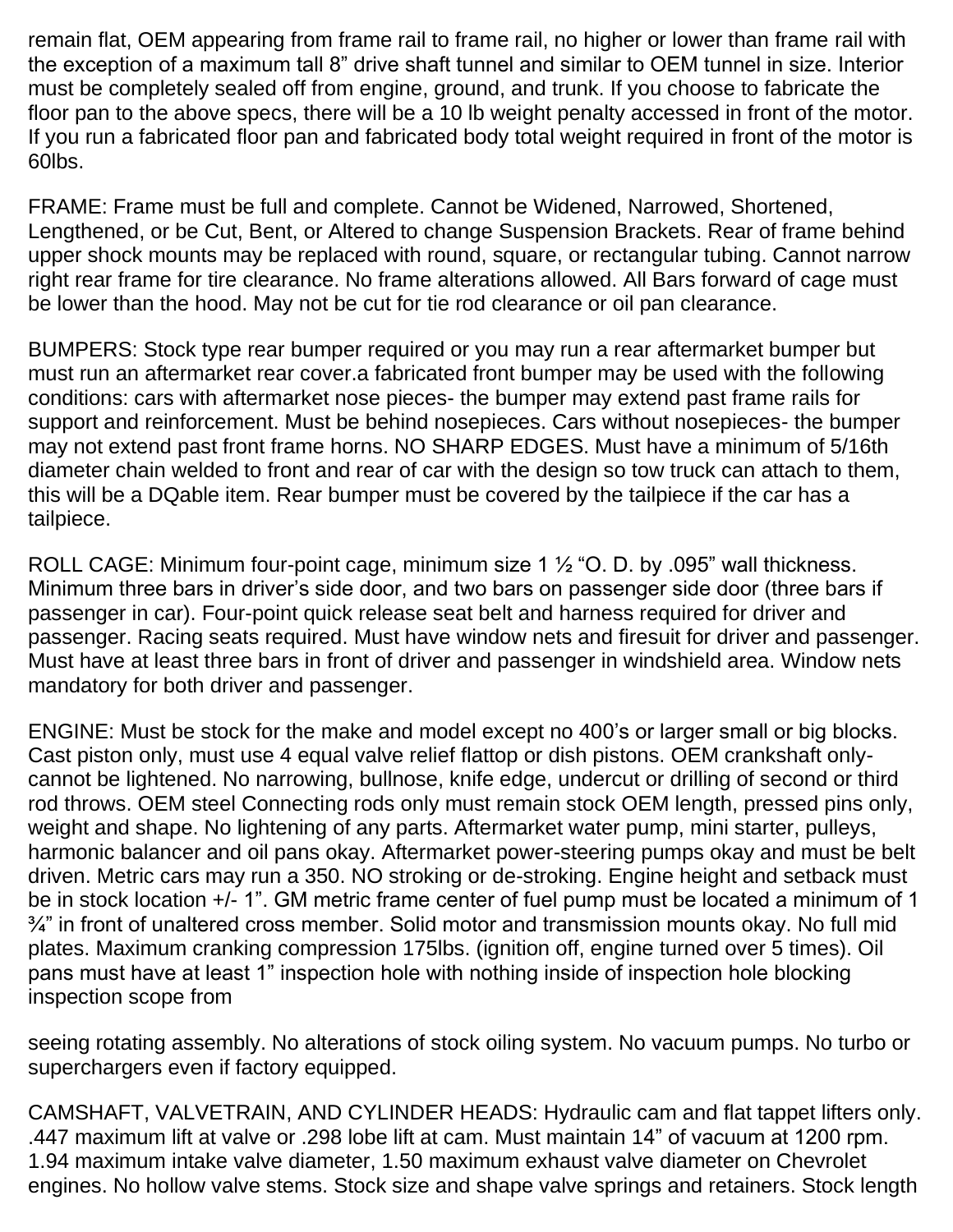and diameter pushrods only. Stamped steel 1.5 rockers on Chevy, 1.6 on Ford and Chrysler, NO roller tips aluminum rocker arm oil shields ok. Open chambered heads only, must be unaltered, O.E.M. NO porting, polishing, or gasket matching allowed. The only GM head numbers allowed are 14079267, 3986336, 3986339, 3986339X, 3986388, 3932441, 376445, 3928454, 3932454, 3876487, 3973487, 3973487X, 3973493, 3951598, 468642, 330862, 333882, 3998920, 3998991, 3998993, 3998997, and 3970126. Screw in studs and guide plates ok. 305 engines may use 305 heads no vortec. Straight bowl cutting allowed.

CARBURATION AND FUEL SYSTEM: Cast Holley 4412 2 barrel only, no power HP carbs or parts, Must be unaltered.NO L6R3250R CASTINGS ALLOWED. Casting number L6R199B IS ALLOWED BUT MUST REMAIN as produced by the manufacture including metering, plate base plate and bowl.NO screw in air bleeds, NO powder coating, or any modifications. Choke plate may be removed. 4412 must be cast into choke horn of carb. Maximum spacer and adapter 1" combined total. Fuel pump must be in stock location for make, NO electric pumps or fuel injection even if factory equipped. NO fuel pressure regulators, NO fuel bypass systems, or any cool can devices.A shield from the top of radiator over the fan is allowed but may not go past the water neck housing and can't be boxed in on the sides.

EXHAUST: Stock unaltered cast iron exhaust manifolds only no porting or grinding allowed. Exhaust pipe must unbolt from manifold within a maximum of 5" of flange. No Chevy center dump, Corvette, marine, Lt1 or tubular steel type manifolds. No adaptors between head and manifold must be able to use all OEM exhaust bolt holes in head. No two into one exhaust or x pipes must remain duals.All cars must run imca 609 mufflers, one muffler per side and be in good working condition and remain unaltered.

INTAKE MANIFOLD: Stock OEM unaltered aluminum or cast iron intake only. No aftermarket or stock high performance or high rise. No bowties. No porting, polishing, cutting or gasket matching.

TRANSMISSIONS: Any stock type automatic or cast iron 3 speed OEM manual transmission. No 4 or 5 speed transmissions. Automatics must have stock appearing working 11" torque converter cannot be smaller with ring around it. Torque convertor

must be steel. AFTERMARKET SFI ALUMINUM bellhousings on automatic transmissions IS ALLOWED,aftermarket pan is allowed. Flexplate must be full, unaltered OEM, or OEM replacement. No direct drives.All gears and planetary must remain OEM configuration. Hardened input shaft is ok. Transmission Cooler ok. Manual must have single disc 10.5" clutch, flywheel and pressure plate must be steel, minimum 15lb steel flywheel. No Aluminum bell housings on manual transmissions. No mini clutches. Steel drive shafts only must be painted white and have a loop 6" from front u-joint.

FUEL: Pump or racing gas only. No methanol allowed. No additives or smells. Fuel cell must be secured in trunk any part of fuel cell cannot be forward of any part of rear end. Fuel cell must be visible for inspection purposes from the top through a removable stock appearing trunk lid.

SUSPENSION: Front and rear suspension must be stock unaltered OEM for that make and model of frame, ball joints, spindles and all components. Lower control arm bushings OEM design only and cannot be steel, aluminum or grease able type. No air shocks. Lower A-Frame mount may not be notched for clearance. No alterations to any part of the suspension or frame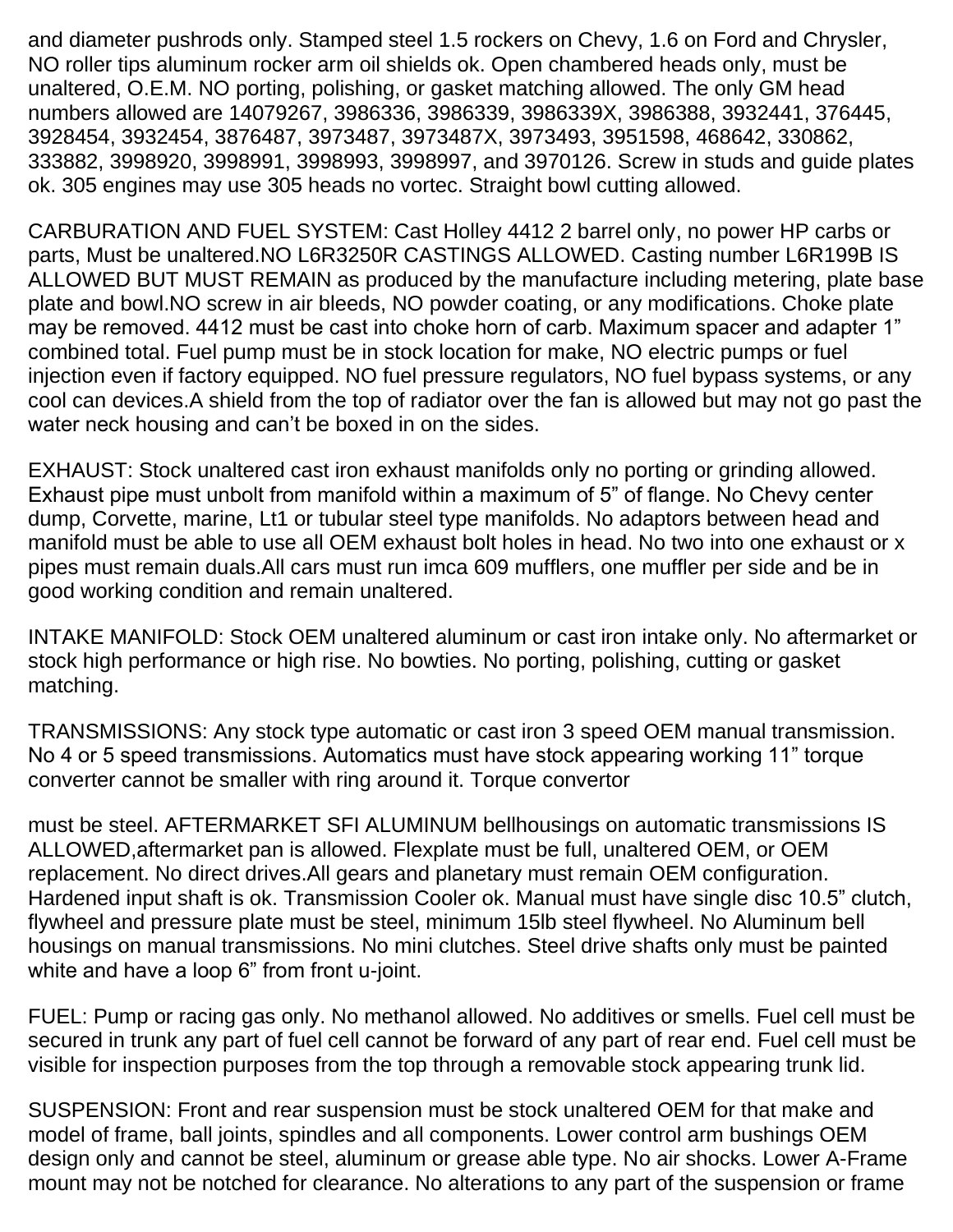will be allowed. May run IMCA type upper control arms 8" or 8  $\frac{1}{2}$ " length only, must be left on left and right on right no flipping A frames over. Sway bars must be stock for make and model mounted in OEM mounts. No suspension stops of any kind. Steel Shocks only must have OEM style stock type rubber ends, must be mounted in stock location.Cannot space shocks up or down. No bulb-type, threaded body, coil-over, or remote reservoir shocks. No external or internal bumpers or stops. No Schrader valves on shocks. All shocks must collapse completely at any time. Upper and lower trailing arms may be braced for strength.

SPRINGS: Maximum length of rear springs 14" tall free height and both sides must be equal height and in stock location. 5" minimum diameter. No spring rubbers, no adjustable weight jacks of any kind, and must sit in unaltered top stock mounts. 110" plus wheelbase cars may use 15" rear springs.

BALL JOINTS: May run aftermarket ball joints but must be stock OEM dimensions. Rebuildable ball joints ok.

REAR END: Stock rear-end for make and model no modifying axle bearings or length. All brackets, control arms, and shock mounts must be in stock location. All trailing arm bushings must be OEM or OEM replacement with OEM design and No Alterations. Gears may be locked must use stock unaltered ring gear carrier may weld or use bolt in locking blocks, No scalloped gears. No full spools, Detroit lockers or torque sensing devices. Optional spring cups will be allowed on rearend housing. Must be welded flat on the center line of the rearend and be in OEM location. Rear end housings may be braced.

STEERING / DRIVER SEAT: Steering boxes must remain in stock location. Aftermarket steering wheel and quick release steering coupling are recommended. Quick steer boxes allowed. All components must be steel, Unaltered OEM, in OEM location and match frame. Exceptions are: Tie Rod adjusting sleeve may be replaced with 5" steel tube, replacement spindle Speedway Motors raised cast part number 91034501 allowed; bolt on OEM spindle savers allowed. NO part of driver seat may be no further back than 25" forward of center line of rear end housing. No knobs, handles, or levers other than the gas pedal and brake pedal allowed for adjustment of carburetor, ignition timing, or brakes.

RADIATORS: Any (1) radiator that fits in original location without any body modifications is allowed. Water pump mounted fans only, No electric fans.

IGNITION: One 12 volt battery only must be mounted securely in rear of driver's compartment or trunk area. No voltage generators in series with ignition system, voltage at distributor cannot be more than at battery (12) volts. One stock type distributor, module and coil in stock location only. Ignitions on/off switch must be clearly marked. No traction control devices of any kind. No digital gauges or tachs.

BRAKES: May use dual aftermarket master cylinders. Aftermarket pedal OK. Must have at least 3 working brakes. Right front may be blocked. No brake gauges or bias adjustment allowed, no electric or manual cut-off switches or valves allowed inside drivers compartment. Optional one (1) manual brake shutoff valve allowed underneath the hood to the right front only. Disc brakes allowed in rear No aluminum or composite rotors or calipers. Must use steel stock type rotors on rear disc. No lighting of components.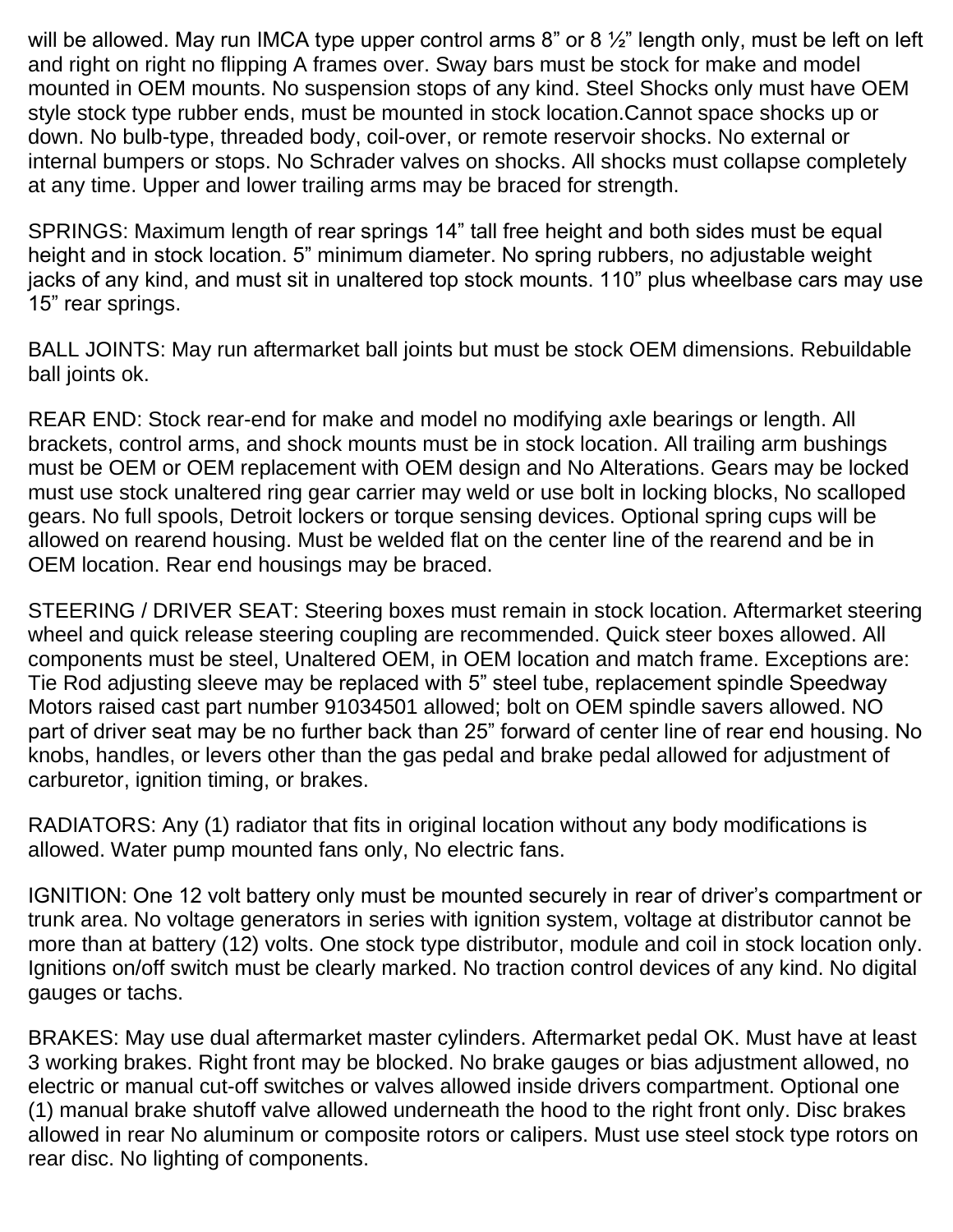TIRES AND WHEELS: 8" maximum wide wheels allowed, 15" diameter steel wheels only. No bead locks or screws allowed. Mud plugs and wheel covers allowed ONLY on the right side. Car Number must be on all Wheel Covers. Wheel cover must be plastic, be bolted, no Dzus fasteners, the ring that holds the wheel cover must be WELDED to the wheel in at least three places. NO bleed-off valves. Must run 1" steel lug nuts. Aluminum wheel spacers only with a maximum thickness of 1 inch combined total per wheel. Approved unaltered Hoosier asphalt F45 pull offs only. Must durometer 54 or higher WITHIN 15 MINUTES in tech. Subject to inspection any time before the race. No grooving, siping, softening, needling, metal grinding disc, treating, softening, or wrapping in plastic allowed. Deglazing with sand paper disc ONLY allowed, but cannot leave any grinding marks and is subject to inspection before or after race.

WEIGHT: Weight may be securely added in trunk or under the hood, but not in plain view or within the driver's compartment must be painted white with car number. Car must weigh minimum 3000 lbs. with driver after race.No weight mounted to rear end housing or any suspension Parts ,all weight 25 lbs or less may use

one  $\frac{1}{2}$ " bolt, any weight over 25 lbs must use two  $\frac{1}{2}$ " bolts, no stacking of weight. All weight is subject to inspection, any car losing weight will be subject to disqualification .

No Titanium parts, no gun drilled parts or bolts.

Aluminum bodies must add 50lbs in front of motor.

If it don't say it's ok don't do it !

COURTESY RULE: Any car with "minor" rule infractions will be allowed to race (1) event. Must be determined before the race. Cars with infractions are subject to weight penalty.

CLAIM PROCEDURE RULES:

ENGINE CLAIMING RULES: Any driver in the same race on the lead lap may claim one of the top three finishers immediately after the "A" feature in the tech area with money in hand.

(A) \$500.00 and swap claim on engines.

(B) Claim does not include - Flywheel, clutch/assembly, bell housing, breathers, carburetor, starter, motor mounts, oil/temp sending units, water pump, fan, pulleys, dip stick, distributor, wires, water outlet/restrictor, fuel pump, fuel pump plate/rod.

(C) Driver may NOT claim another driver finishing in a position behind them and may not successfully claim the same driver more than once per calendar year.

CARBURETOR / DISTRIBUTOR / SHOCK CLAIM RULES:

The official claiming area is in the tech area, or wherever track designates. Claim must be made immediately after the "A" feature race finishes (checkered flag). Only the driver may make the claim. Driver must have money. The claiming driver must be on the same lap as the driver being claimed. Only the top three cars may be claimed by another driver. A driver can claim another driver's multiple claims on the same carburetor, distributor, or shock, a draw will be held with